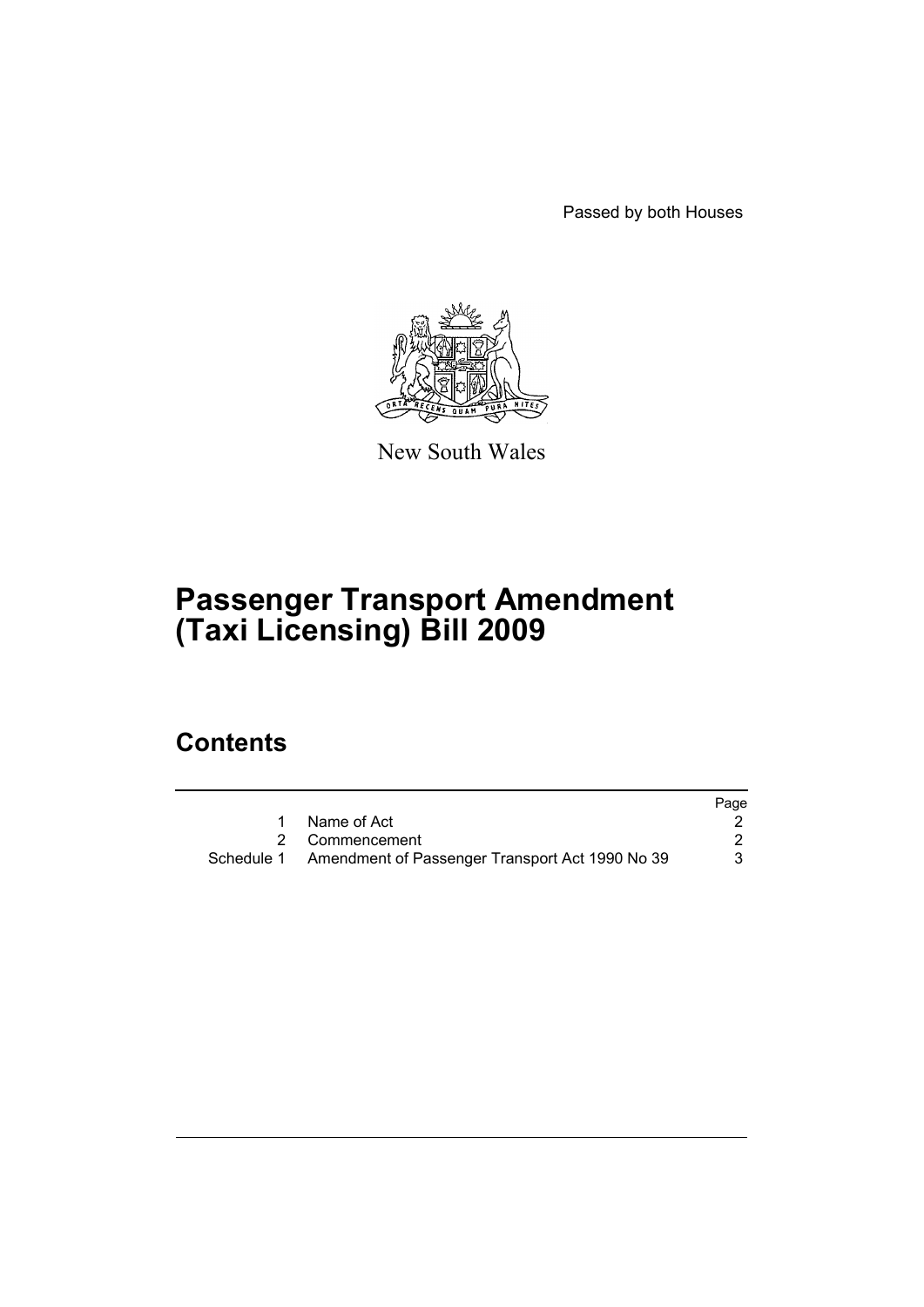*I certify that this public bill, which originated in the Legislative Assembly, has finally passed the Legislative Council and the Legislative Assembly of New South Wales.*

> *Clerk of the Legislative Assembly. Legislative Assembly, Sydney, , 2009*



New South Wales

# **Passenger Transport Amendment (Taxi Licensing) Bill 2009**

Act No , 2009

An Act to amend the *Passenger Transport Act 1990* with respect to taxi-cab licences; and for other purposes.

*I have examined this bill and find it to correspond in all respects with the bill as finally passed by both Houses.*

*Assistant Speaker of the Legislative Assembly.*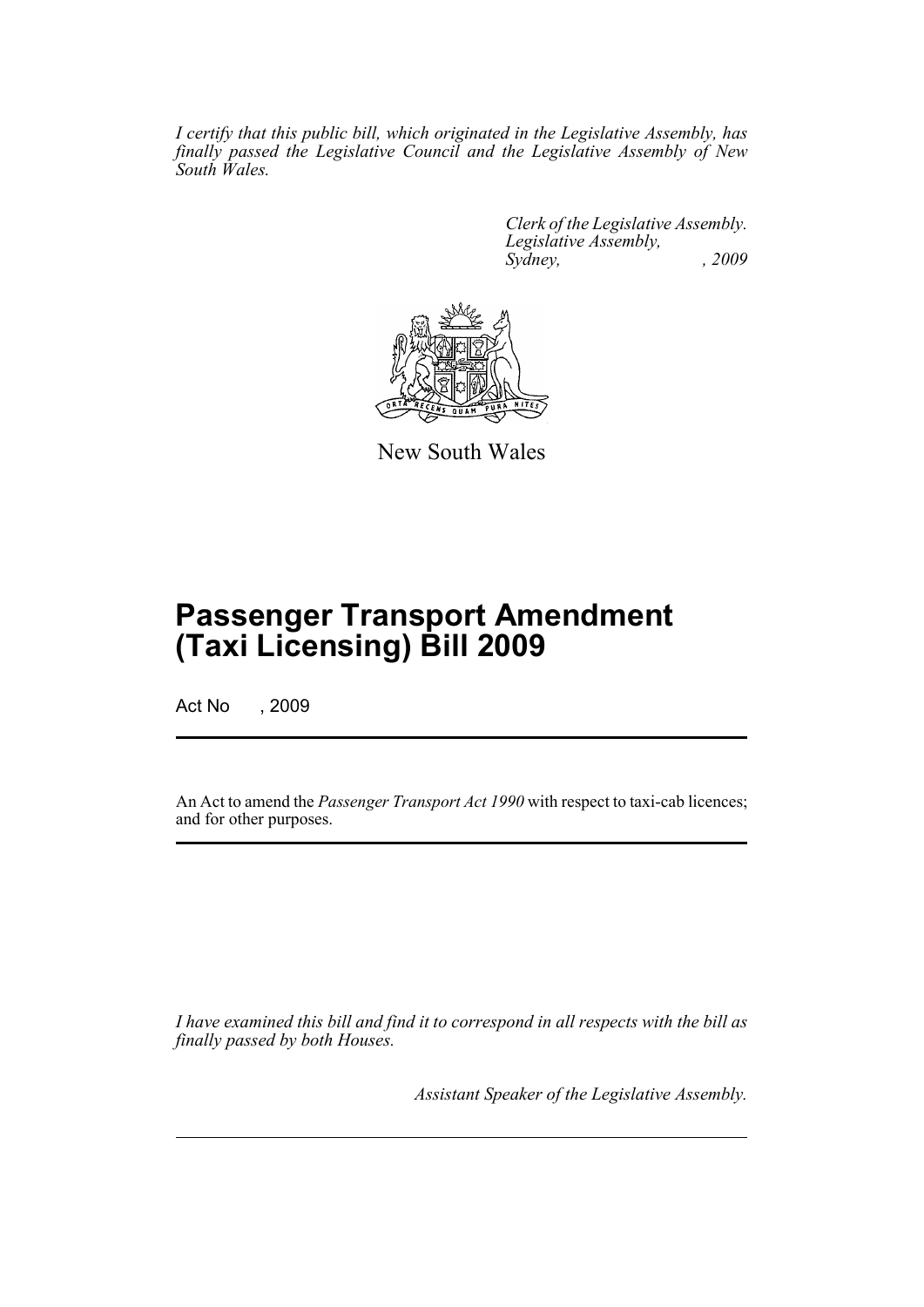# <span id="page-2-0"></span>**The Legislature of New South Wales enacts:**

# **1 Name of Act**

This Act is the *Passenger Transport Amendment (Taxi Licensing) Act 2009*.

# <span id="page-2-1"></span>**2 Commencement**

This Act commences on the date of assent to this Act.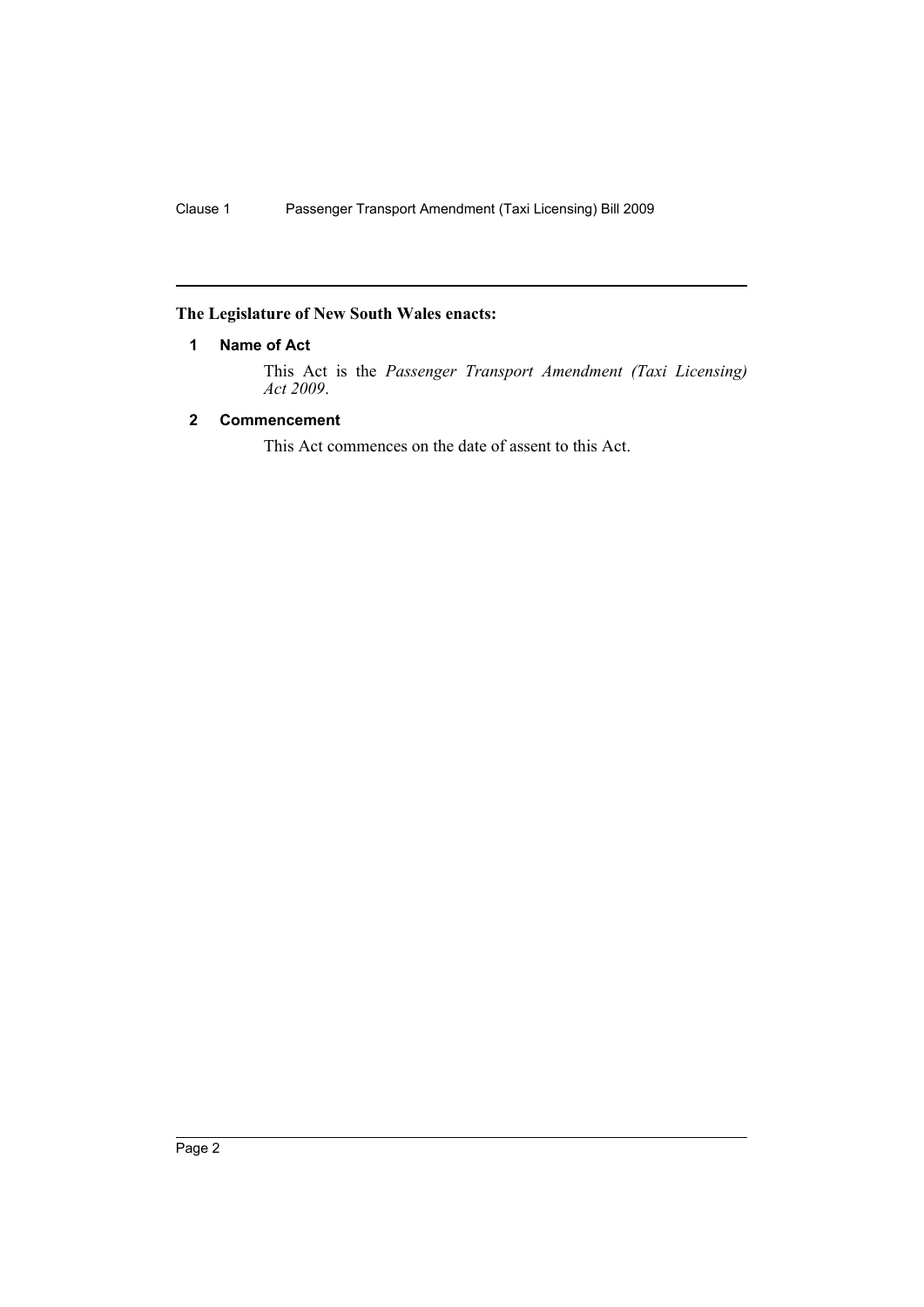Amendment of Passenger Transport Act 1990 No 39 Schedule 1

# <span id="page-3-0"></span>**Schedule 1 Amendment of Passenger Transport Act 1990 No 39**

### **[1] Section 3 Definitions**

Insert in alphabetical order in section 3 (1):

*annual licence* for a taxi-cab—see section 32B (3).

*Metropolitan transport district* means the Metropolitan transport district established under section 108 of the *Transport Administration Act 1988*.

*ordinary licence* for a taxi-cab—see section 32B (4) (a).

*short-term licence* for a taxi-cab—see section 32B (4) (b).

# **[2] Section 3 (1)**

Omit the definitions of *Department* and *Director-General*. Insert instead:

*Department* means the Department of Transport and Infrastructure.

*Director-General* means the Director-General of the Department of Transport and Infrastructure.

### **[3] Section 3 (1)**

Omit "(including a short-term licence)" from the definition of *licence*.

### **[4] Section 32B Grant or refusal of application**

Insert after section 32B (2):

- (3) A licence issued by the Director-General must have a term of 12 months (an *annual licence*), if:
	- (a) the licence is for a taxi-cab operated wholly or partly within the Metropolitan transport district, or
	- (b) the licence is a licence, or a licence of a class, prescribed by order of the Director-General published in the Gazette.
- (4) In any other case, the Director-General may issue a licence:
	- (a) designated as an ordinary licence, having a term, determined by the Director-General and specified in the licence (an *ordinary licence*), or
	- (b) designated as a short-term licence, having a term, not exceeding 6 years, determined by the Director-General and specified in the licence (a *short-term licence*).
- (5) A licence remains in force for the period of the term of the licence unless sooner suspended or cancelled.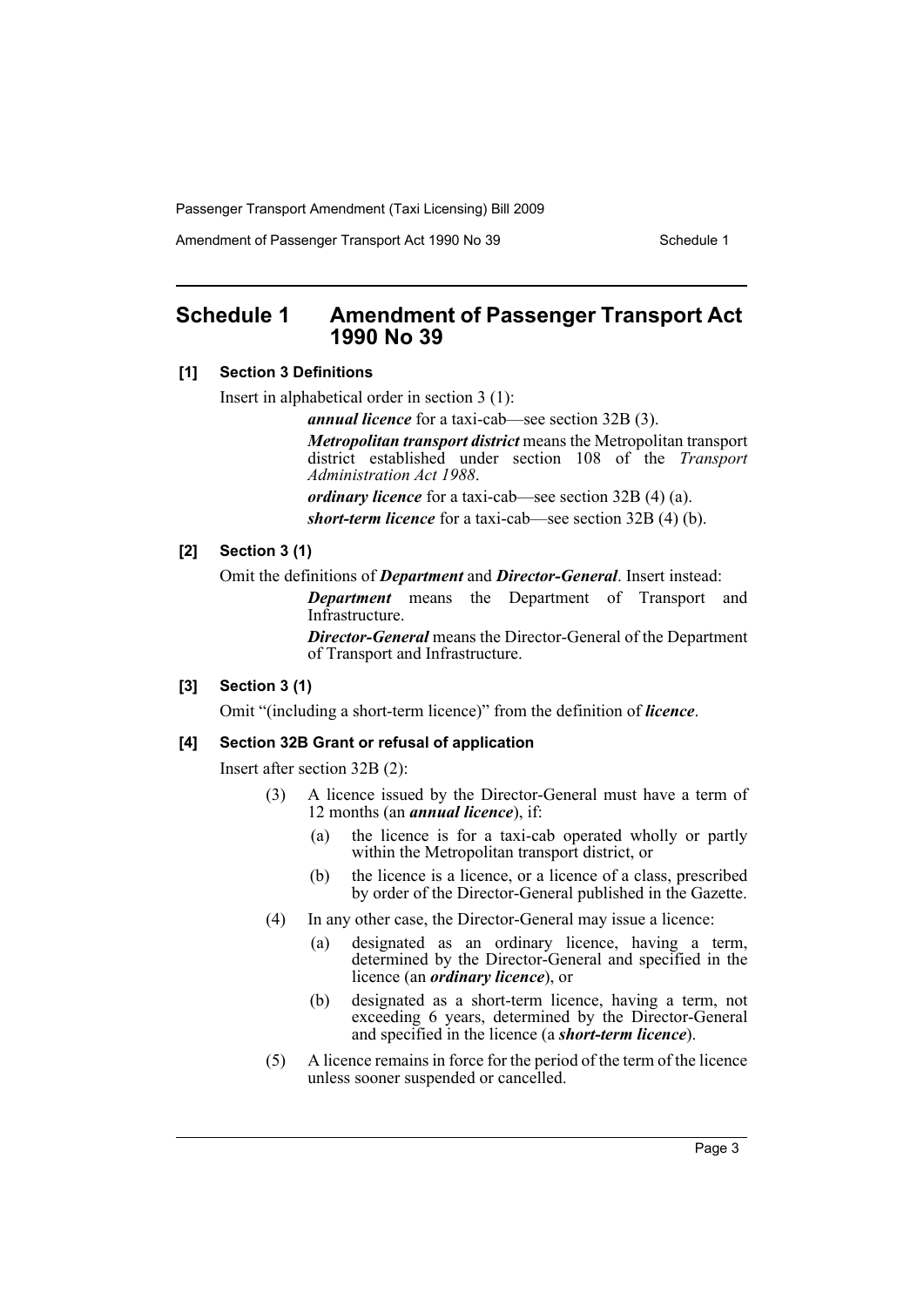Schedule 1 Amendment of Passenger Transport Act 1990 No 39

(6) Without limiting subsection (3), an order under that subsection may apply that subsection to all licences issued after a specified date or may apply that subsection to licences for taxi-cabs operated wholly or partly within a specified area or areas of the State.

### **[5] Sections 32C–32DB**

Omit sections 32C and 32D. Insert instead:

### **32C Availability of annual licences (other than licences for wheelchair accessible taxi-cabs)**

- (1) The Director-General must determine, before 31 March in each year, the number of annual licences to be issued for taxi-cabs during the year commencing on the following 1 July.
- (2) Any such determination may also do any of the following:
	- (a) determine the number and class of annual licences that are to be issued to authorised taxi-cab drivers who are also accredited taxi-cab operators or who have applied for such accreditation,
	- (b) limit the number of annual licences that may be granted to the same applicant or related applicants if, in the opinion of the Director-General, such a limitation is likely to promote competition that will benefit the public,
	- (c) provide for any other matter relating to the issue of annual licences that is prescribed by the regulations.
- (3) In making a determination, the Director-General is to have regard to the following matters:
	- (a) likely passenger demand and latent demand for taxi-cab services,
	- (b) the performance of existing taxi-cab services,
	- (c) the demand for new taxi-cab licences,
	- (d) the viability and sustainability of the taxi-cab industry,
	- (e) any other matters the Director-General considers relevant, having regard to the objective of ensuring improved taxi-cab services.
- (4) The Director-General may, if the Director-General thinks fit, obtain expert advice in relation to any of the matters referred to in subsection (3).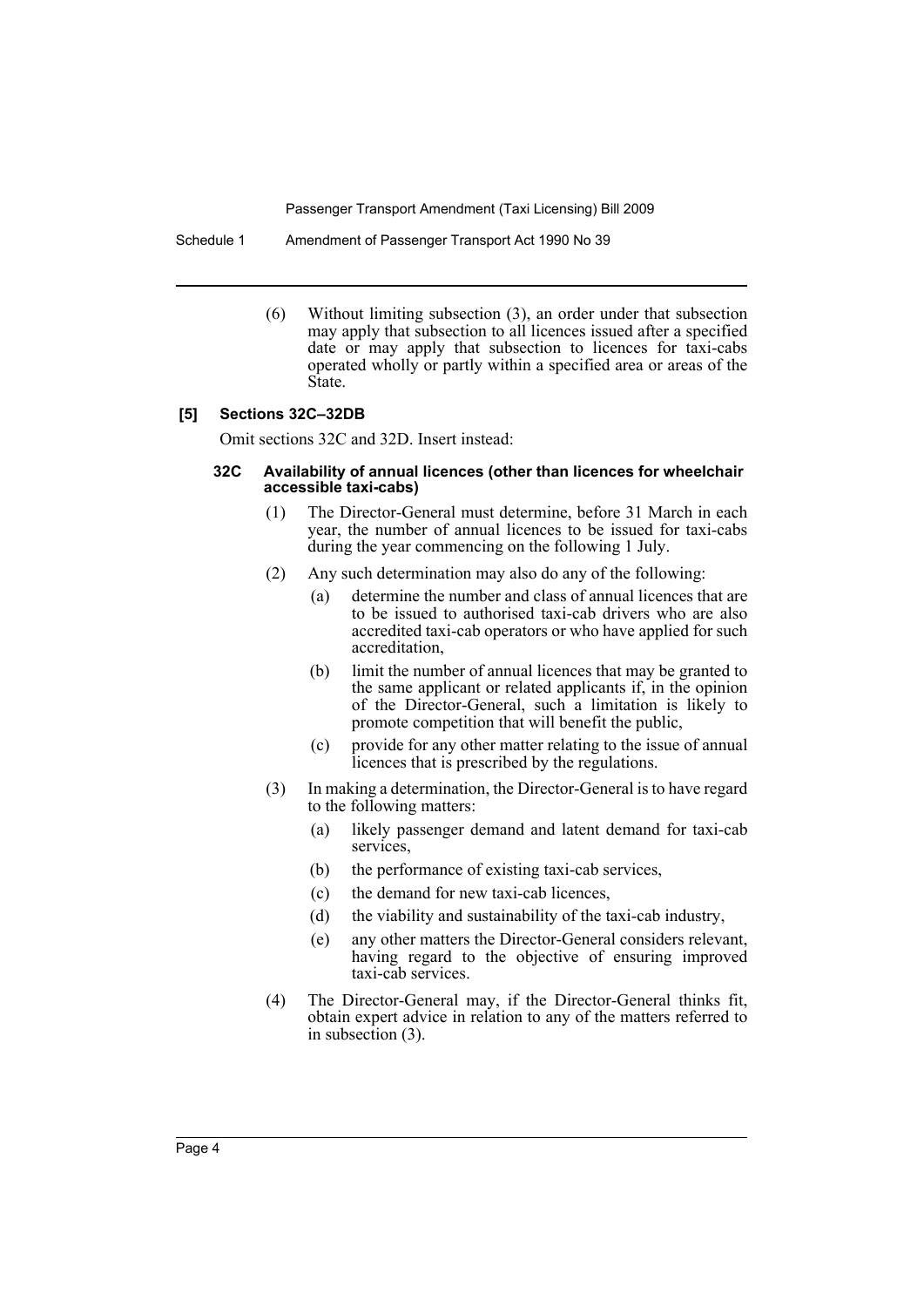Amendment of Passenger Transport Act 1990 No 39 Schedule 1

- (5) The Director-General may seek public submissions before making a determination and may take into account any submissions received for the purposes of making the determination.
- (6) The Director-General is to have regard to any applicable determination under this section when determining an application for an annual licence.
- (7) This section does not apply to licences for wheelchair accessible taxi-cabs.

# **32D Renewal of licences**

- (1) A licence (other than a short-term licence) is renewable from time to time on payment of the administrative fee prescribed by the regulations.
- (2) The Director-General may determine the procedures for renewal, subject to any provisions of the regulations. **Note.** A licence fee is also payable under section 32H on renewal of an annual licence.
- (3) An annual licence must not be renewed more than 9 times (that is, so that a licence is in force for a total period of not more than 10 years).
- (4) A person may apply for a new annual licence, with a new fee determined under section 32JA, before or after the end of the 10 year period during which another annual licence held by the person may be renewed.

### **32DA Transfer of licences**

- (1) An ordinary licence may be transferred.
- (2) Any other licence may be transferred only on the application of the holder's legal personal representative or of a trustee of the holder's estate.
- (3) This section is subject to any condition imposed on a licence under this Act.

### **32DB Letting and subletting of licences**

- (1) A licence may be let or sublet without the approval of the Director-General.
- (2) This section is subject to any condition imposed on a licence under this Act.

**Note.** See section 30 for licensing and accreditation requirements to operate taxi-cabs.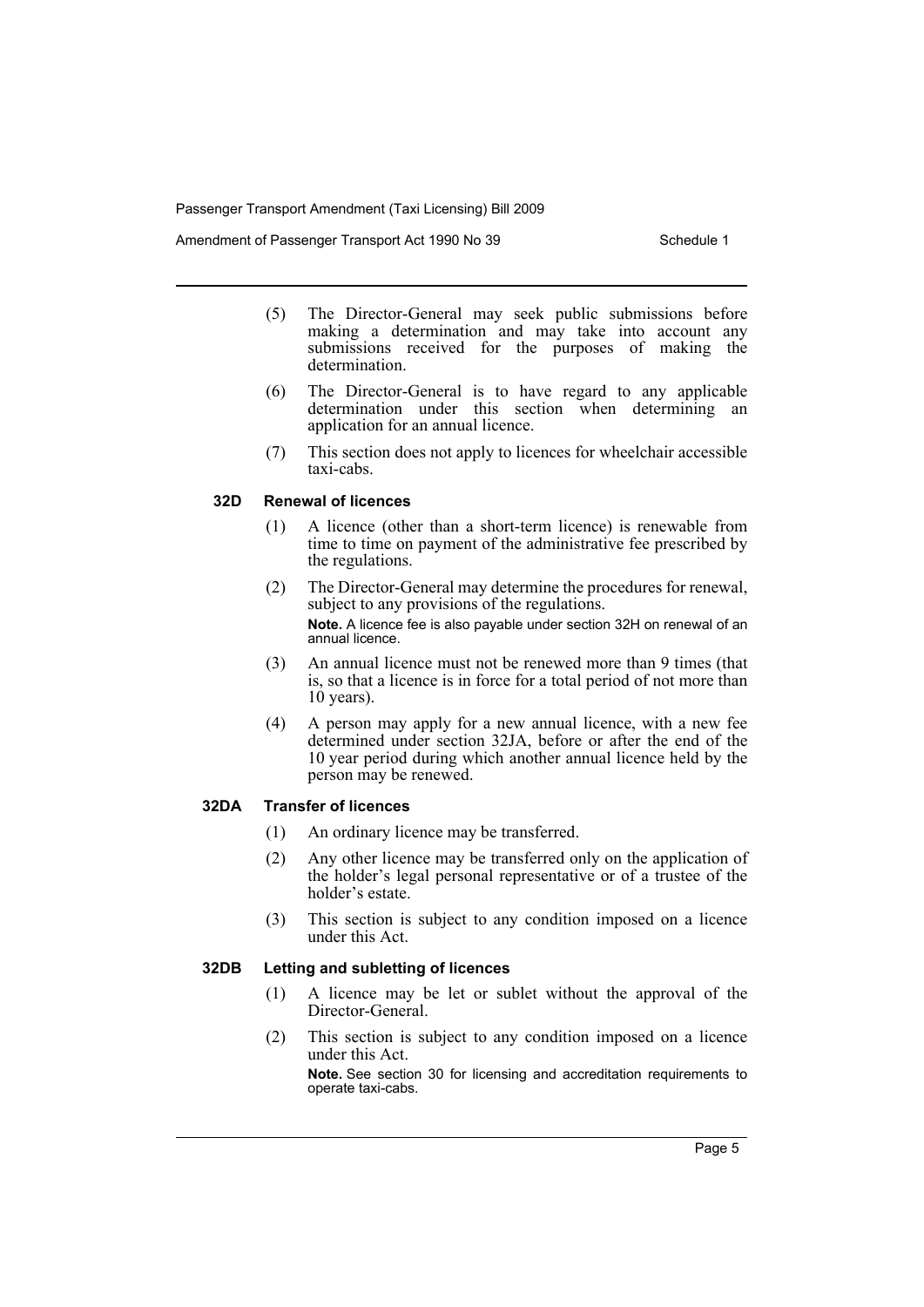Schedule 1 Amendment of Passenger Transport Act 1990 No 39

### **[6] Section 32H Licence fees**

Insert "(in the case of an ordinary licence or a short-term licence) or when a licence is first issued or renewed (in the case of an annual licence)" after "issued" in section  $32H(1)$ .

# **[7] Section 32H (3)**

Insert after section 32H (2):

(3) The Director-General may determine a licence fee under this Act that exceeds the amount required to cover the administrative or other costs of the taxi-cab licensing scheme.

### **[8] Section 32I Licence fee for ordinary licence**

Omit "a licence" from section 32I (1). Insert instead "an ordinary licence".

### **[9] Section 32I (3)**

Omit the subsection.

### **[10] Section 32JA**

Insert after section 32J:

# **32JA Licence fee for annual licences**

- (1) The amount of the licence fee for an annual licence (other than a licence for a wheelchair accessible taxi-cab) must be determined by inviting applicants for the licence to bid for it at public auction or to submit sealed tenders for it.
- (2) The Director-General may, in the circumstances specified in the regulations, determine a licence fee for any such annual licence without complying with subsection  $(1)$ .
- (3) The amount of the licence fee for an annual licence determined under subsection (1) or (2) is the licence fee payable on each renewal of the licence.
- (4) The amount of the licence fee for an annual licence for a wheelchair accessible taxi-cab is an amount determined by the Director-General.

# **[11] Schedule 3 Savings and transitional provisions**

Insert at the end of clause 2 (1):

*Passenger Transport Amendment (Taxi Licensing) Act 2009*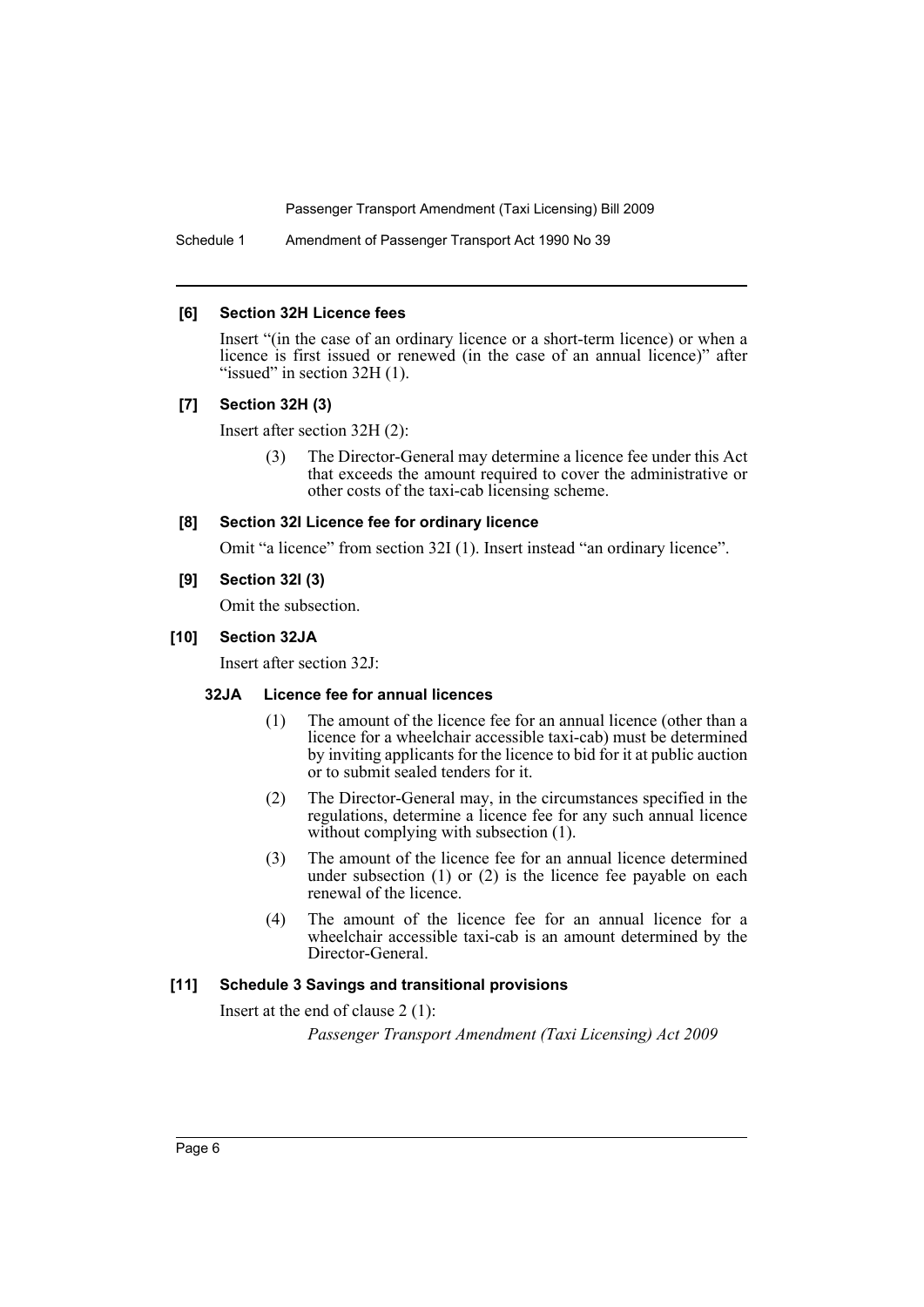Amendment of Passenger Transport Act 1990 No 39 Schedule 1

# **[12] Schedule 3, Part 12**

Insert after Part 11:

# **Part 12 Provisions consequent on enactment of Passenger Transport Amendment (Taxi Licensing) Act 2009**

# **Division 1 Preliminary**

### **56 Definitions**

In this Part:

*2009 Act* means the *Passenger Transport Amendment (Taxi Licensing) Act 2009*.

*licence* means a licence for a taxi-cab.

*nexus licence* means a licence identified as a nexus licence by order of the Director-General under clause 64.

*operative pre-1990 licence* means a licence to which Division 3 applies.

*paired licence* means a licence identified as a paired licence by order of the Director-General under clause 64.

# **57 Application of Part**

- (1) This Part prevails to the extent of any inconsistency with any other provision of this Schedule.
- (2) Regulations made under clause 2 of this Schedule may have effect despite any provision of this Part.

# **Division 2 Existing licences and new licensing scheme**

### **58 Application of Division**

This Division is subject to Divisions 3 and 4.

### **59 Continuation of ordinary and short-term licences**

- (1) This clause applies to an ordinary or short-term licence that was in force immediately before the commencement of the 2009 Act.
- (2) Any such licence continues in force for the remainder of its term subject to Division 4 of Part 4 of this Act.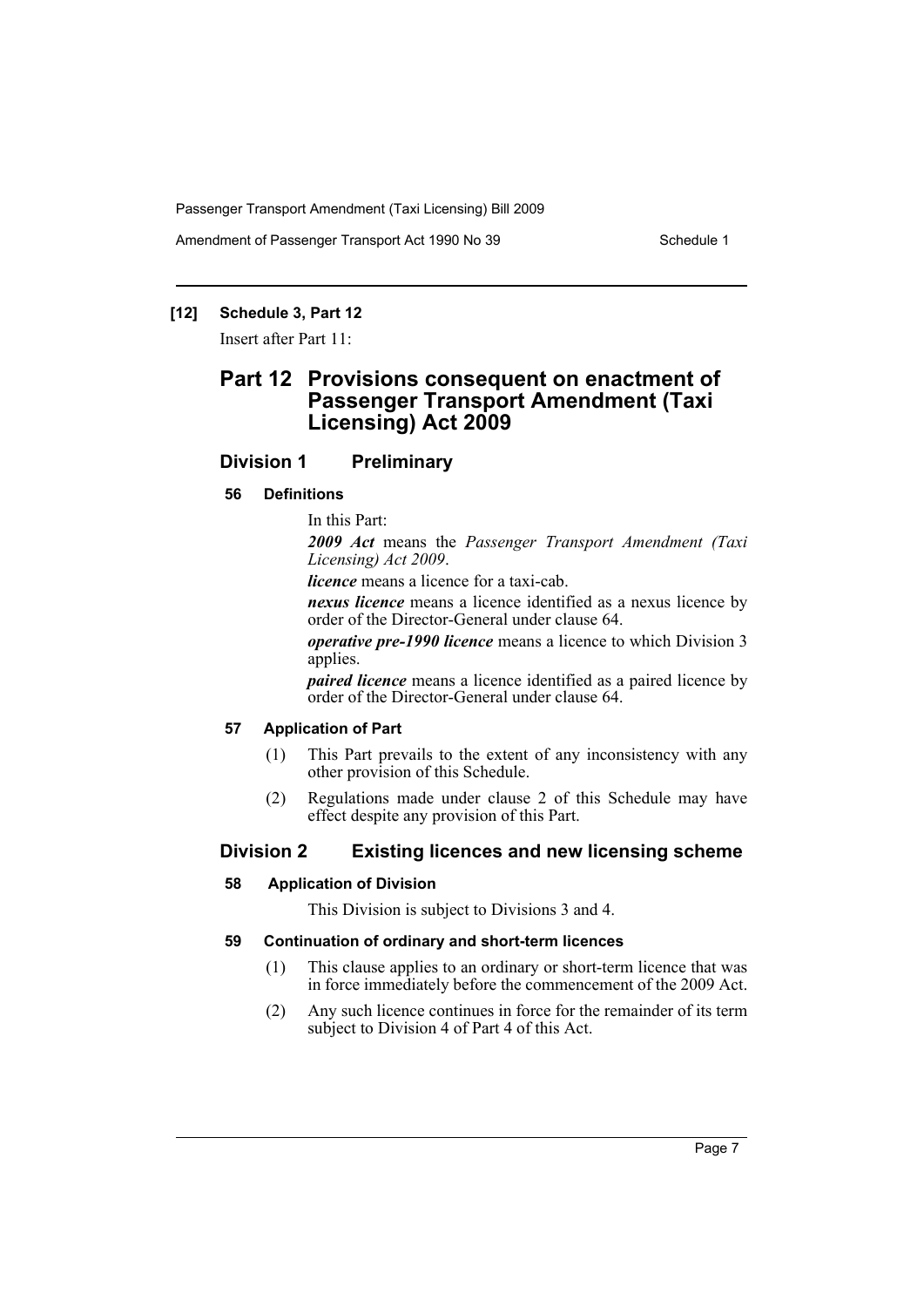Schedule 1 Amendment of Passenger Transport Act 1990 No 39

(3) Any such licence, and any subsequent renewed licence (in the case of an ordinary licence), may be renewed and transferred in accordance with the provisions of Division 4 of Part 4 of this Act that are applicable to the type of licence concerned.

### **60 Effect of application of annual licence scheme**

- (1) The continuation of an ordinary or short-term licence (whenever issued), or the granting of an application for the renewal of an ordinary licence, is not affected by the application of section 32B (3) of this Act to the issue of a licence of that kind (however applied).
- (2) Any applications for ordinary or short-term licences pending immediately before the application of section 32B (3) of this Act to the issue of a licence of that kind (however applied) are to continue to be dealt with, and may be issued, as ordinary or short-term licences, as the case requires.

# **Division 3 Licences issued before 1990**

### **61 Application of Division to certain operative licences**

- (1) This Division applies to a licence that was first granted or purported to be granted under the *Transport Licensing Act 1931* if the Director-General is of the opinion that:
	- (a) the licence was used for the purpose of operating a taxi-cab immediately before the commencement of the 2009 Act, or
	- (b) the licence was a licence under which a taxi-cab would have been permitted to be operated but was not being operated, or the licence was suspended, immediately before that commencement.
- (2) This Division so applies whether or not the licence was validly in force immediately before the commencement of the 2009 Act.
- (3) However, this Division does not apply to a licence that was surrendered or cancelled or purported to be cancelled before the commencement of the 2009 Act.
- (4) The Director-General may, at the request of the holder of a licence, notify the holder in writing as to whether or not the Director-General is of the opinion that the licence is a licence referred to in subclause (1).
- (5) This Division is subject to Division 4.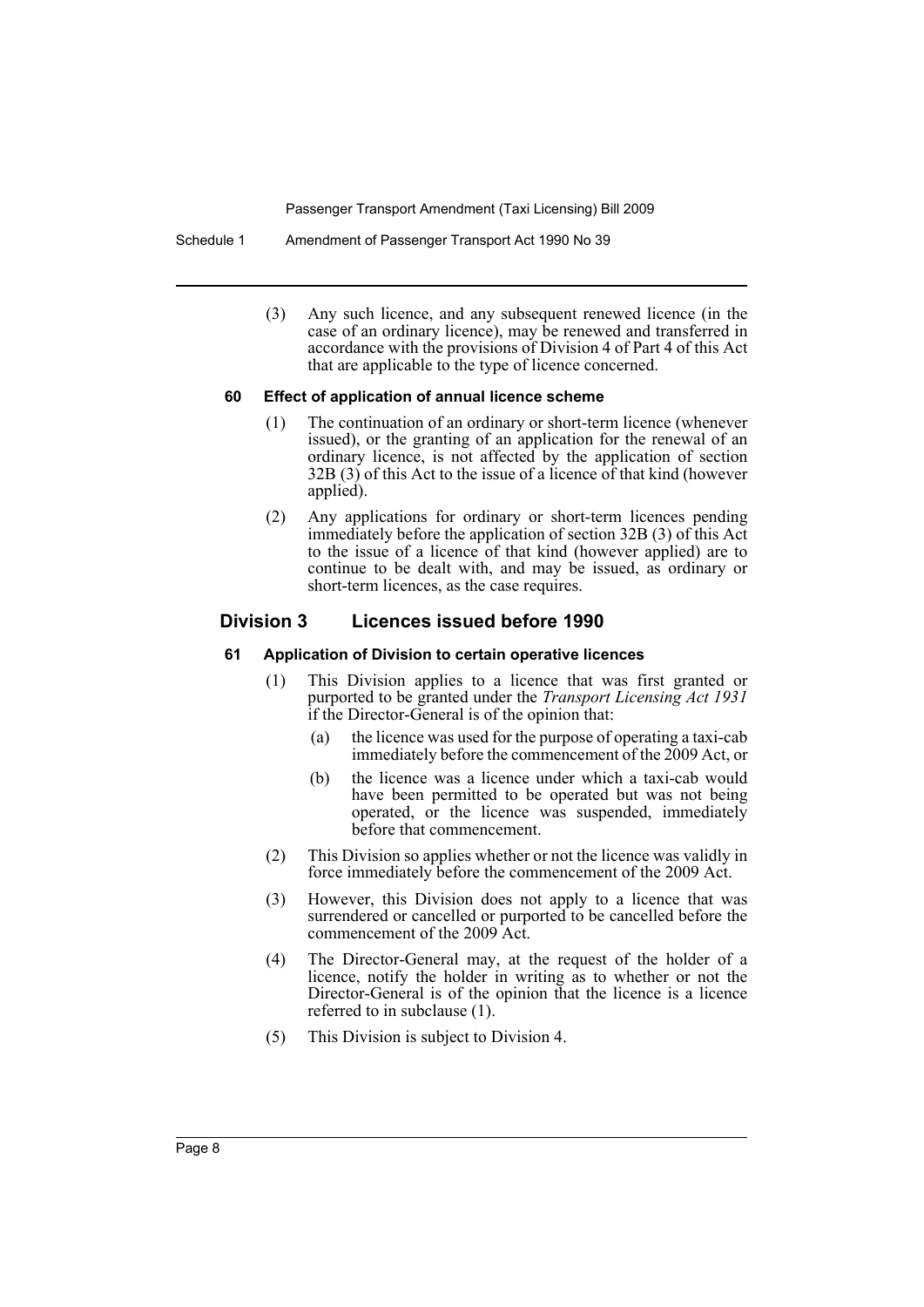Amendment of Passenger Transport Act 1990 No 39 Schedule 1

#### **62 Validation of licences and provisions applying to licences**

- (1) An operative pre-1990 licence is taken to have been (and always to have been) validly issued and in force.
- (2) Any transfer, lease or sublease of, or other transaction relating to, an operative pre-1990 licence before the commencement of the 2009 Act is taken to have been valid (and always to have been valid), to the extent to which that transaction could validly have been done after the commencement of the 2009 Act.
- (3) A transfer of an operative pre-1990 licence or other transaction referred to in subclause  $(2)$  is valid whether or not it complies with any conditions that would, under this Part, be applicable to such a transfer after the commencement of the 2009 Act.

### **63 Provisions applying to operative pre-1990 licences**

- (1) An operative pre-1990 licence is subject to the following provisions:
	- (a) the licence remains in force until surrendered or cancelled under this Act and may be transferred,
	- (b) the area of operation, if any, of the taxi-cab concerned is (subject to section 32F) the same as it was immediately before the commencement of the 2009 Act,
	- (c) any condition imposed on the licence before the commencement of the 2009 Act, and not revoked before that commencement, is taken to have been validly imposed and may be amended or revoked under this Act.

**Note.** If the licence is a nexus licence or a paired licence, the conditions are revoked under Division 4 and new conditions are imposed under clause 66.

(2) Division 4 of Part 4 of this Act (other than sections  $32B(3)$ –(6), 32D and 32H–32JA) and Part 4B of this Act apply to an operative pre-1990 licence as if the licence were a licence issued under this Act.

# **Division 4 Nexus and paired licences**

**Note.** The object of this Division is to recognise, and standardise provisions and conditions applying to, the category of licences for taxi-cabs (nexus licences) associated with licences for wheelchair accessible taxis (paired licences).

### **64 Identification of nexus licences and paired licences**

- (1) The Director-General may, by order published in the Gazette:
	- (a) identify a licence, or a class of licences, as nexus licences, and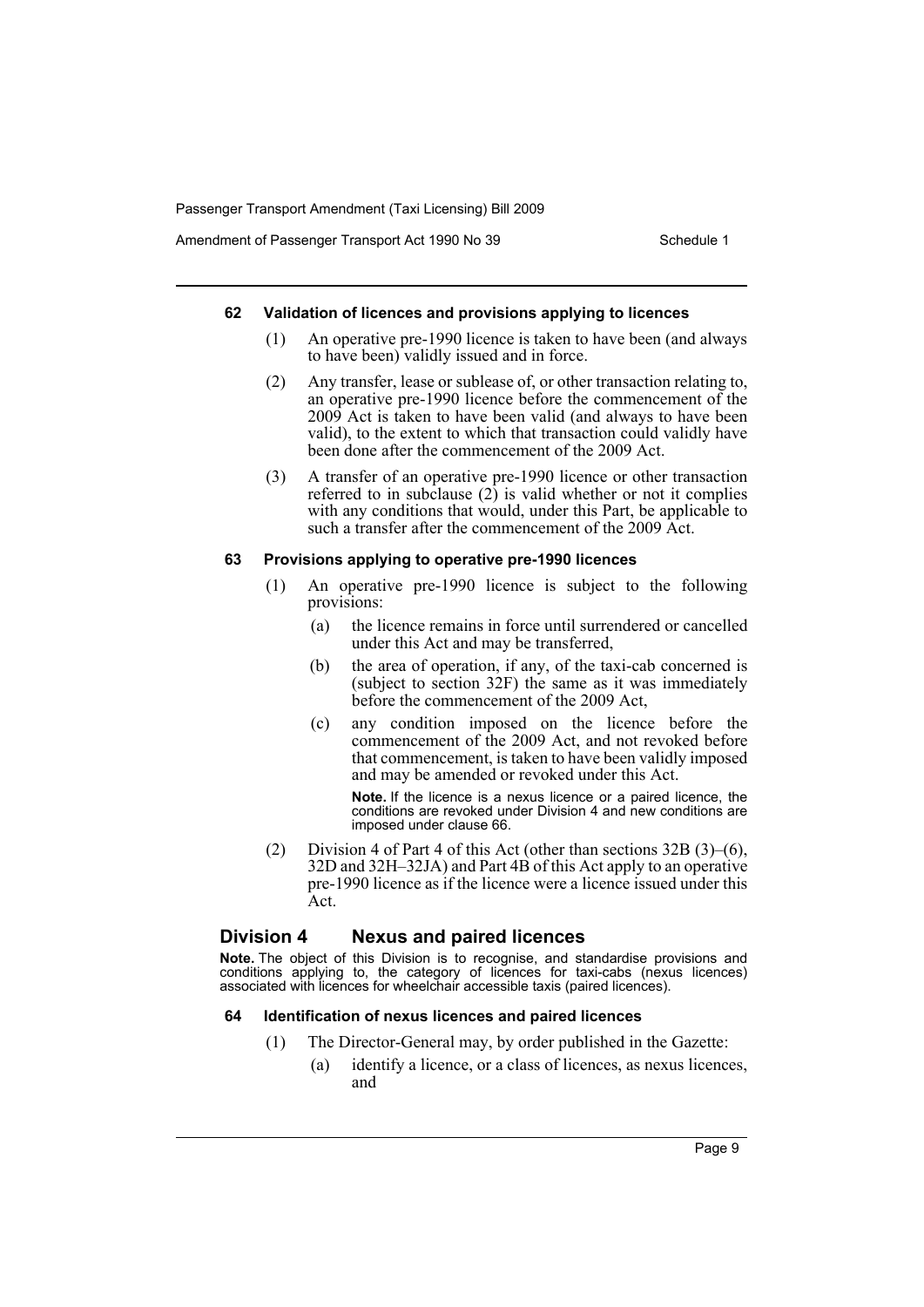- (b) identify a licence, or a class of licences, as paired licences and identify the nexus licence, or class of nexus licences, with which they are associated.
- (2) In determining whether to identify a licence or class of licences as nexus licences, the Director-General may have regard to the following:
	- (a) whether the issue or continuing operation of the licence or class of licences is or was regarded as being part of a scheme to subsidise the provision of wheelchair accessible taxi-cab services,
	- (b) whether the licence or class of licences was issued, or is or was regarded as being issued, subject to the issue of a licence for a wheelchair accessible taxi-cab,
	- (c) whether the licence or class of licences is or was when issued, or at any time afterwards, regarded as being subject to a limitation on transfer relating to the transfer of a licence for a wheelchair accessible taxi-cab,
	- (d) whether no licence fee or a reduced licence fee was paid for the licence,
	- (e) any other matter the Director-General thinks fit.
- (3) An order may identify a licence as a paired licence only if the Director-General is of the opinion that the licence is, or is regarded as, a licence for a wheelchair accessible taxi-cab.
- (4) An order under this clause may also identify a nexus or paired licence, or class of nexus or paired licences, (other than operative pre-1990 licences) as ordinary or short-term licences.
- (5) An order may identify a licence as an ordinary or short-term licence only if the Director-General is of the opinion that the licence was an ordinary or short-term licence when issued under this Act.
- (6) The Director-General may identify an operative pre-1990 licence or a licence issued after the commencement of this Act as a nexus licence or a paired licence.
- (7) This clause does not apply to a licence first issued after the commencement of the 2009 Act.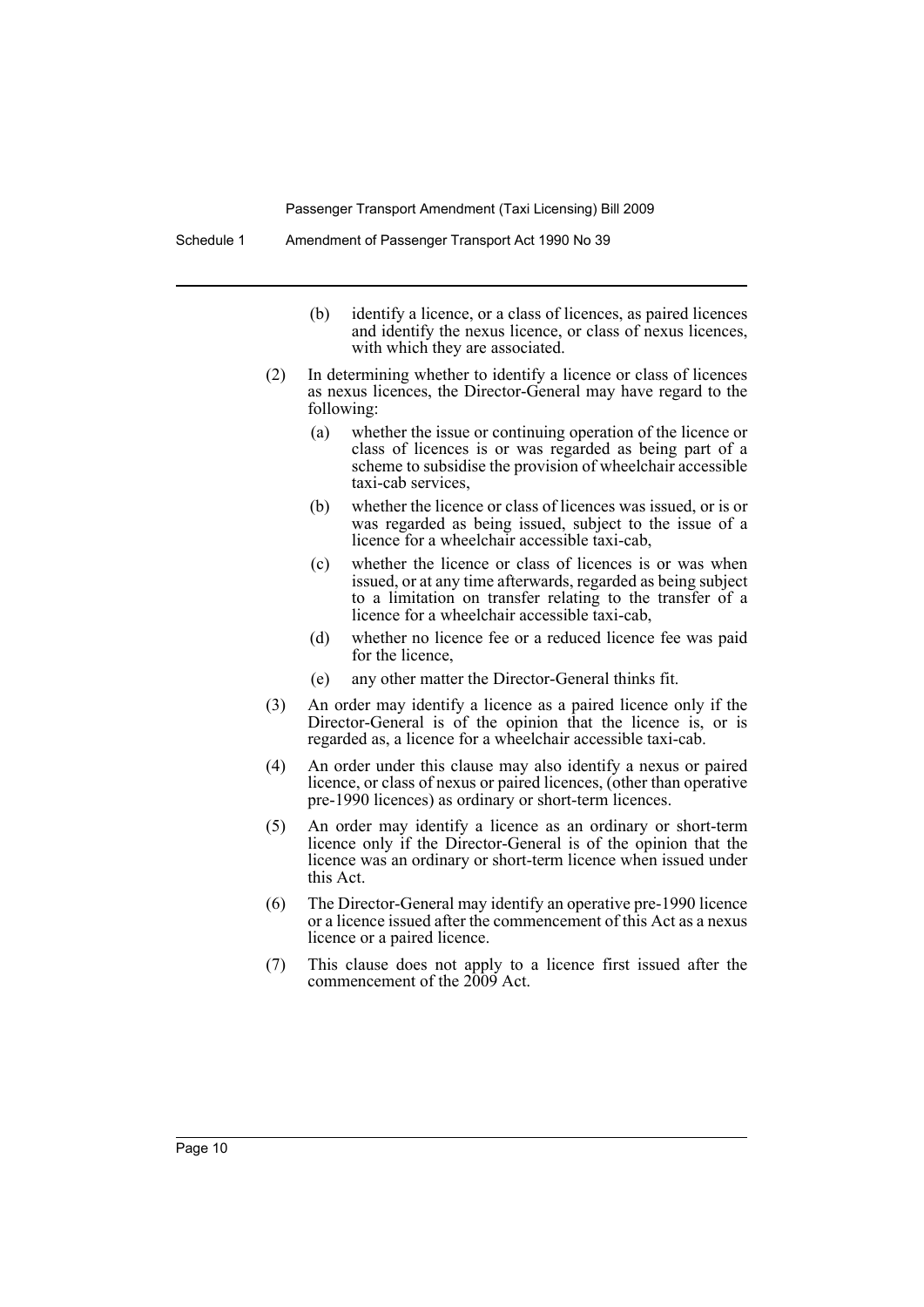Amendment of Passenger Transport Act 1990 No 39 Schedule 1

### **65 Validation of, and provisions applicable to, nexus licences and paired licences**

- (1) A nexus licence or a paired licence (other than an operative pre-1990 licence) is taken to have been (and always to have been) validly issued and in force and this Act applies accordingly. **Note.** Operative pre-1990 licences are validated under clause 62.
- (2) To avoid doubt, Division 4 of Part 4 of this Act applies, subject to this Division, to a nexus licence or paired licence that is an ordinary or short-term licence. **Note.** For provisions applying to nexus licences or paired licences that are operative pre-1990 licences, see Division 3.

### **66 Conditions of nexus licences or paired licences**

- (1) The area of operation, if any, of a taxi-cab for which there is a nexus or paired licence is (subject to section 32F) the same as it was immediately before the commencement of the 2009 Act.
- (2) Any other condition imposed on a nexus licence or a paired licence before the commencement of the 2009 Act, and not revoked before that commencement, is revoked.
- (3) A nexus licence is subject to the following conditions:
	- (a) the taxi-cab for the licence must not be operated unless the taxi-cab for the associated paired licence is also operated in accordance with the conditions of the paired licence,
	- (b) the licence may be transferred only to an authorised taxi-cab network that is an accredited taxi-cab operator,
	- (c) the licence may be transferred only in conjunction with the transfer of the associated paired licence,
	- (d) the holder of the licence must ensure that there is a registered taxi-cab for the licence.
- (4) A paired licence is subject to the following conditions:
	- (a) the taxi-cab for the licence must be available for hire for not less than 35 hours a week and must meet any other minimum service level conditions for such a taxi-cab set out in the regulations or imposed under section 32F,
	- (b) the licence may be transferred only to an authorised taxi-cab network that is an accredited taxi-cab operator,
	- (c) the licence may be transferred only in conjunction with the transfer of the associated nexus licence,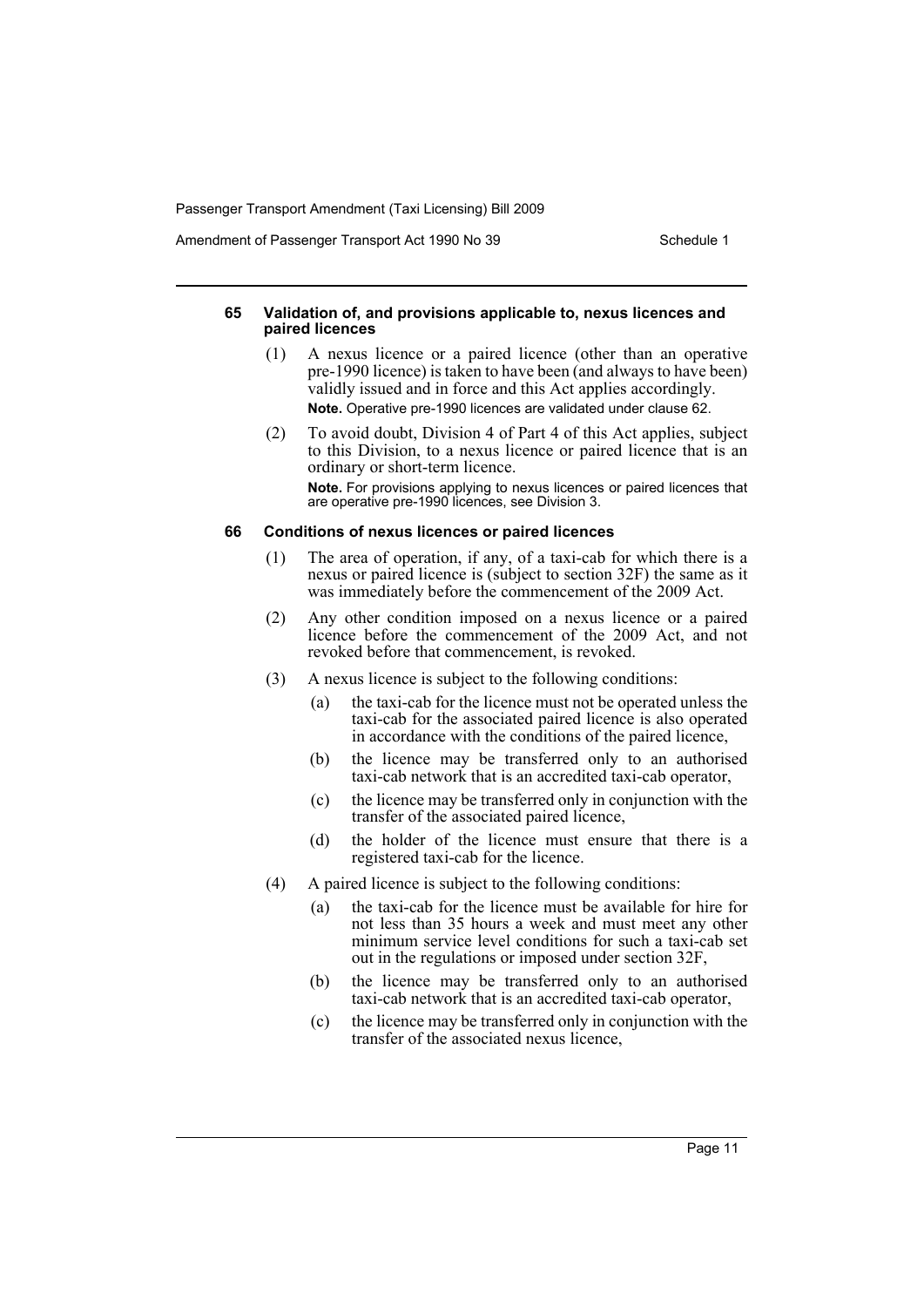Schedule 1 Amendment of Passenger Transport Act 1990 No 39

- (d) the holder of the licence must ensure that there is a registered taxi-cab for the licence and that it complies with the measurement standards approved by the Director-General for wheelchair accessible taxi-cabs.
- (5) Section 32F applies to a condition imposed by this clause as if it were a condition imposed under that section.
- (6) Words and expressions used in this clause have the same meaning as they have in Part 4 of this Act.

### **67 Terms of nexus and paired licences (other than operative pre-1990 licences)**

- (1) This clause does not apply to operative pre-1990 licences.
- (2) A nexus licence or a paired licence is taken to have a term, commencing on the day on which an order is made identifying it as a nexus licence or a paired licence:
	- (a) of a period equivalent to the original term of the licence when first issued, or
	- (b) if the Director-General cannot ascertain that term, of 3 years.
- (3) The Director-General must notify the holder of a nexus or paired licence in writing of the term of the licence.
- (4) This clause has effect despite section 32B. **Note.** An ordinary licence may be renewed (see clause 65 (2) and section 32D).

### **68 Issue of new licence documents**

- (1) The Director-General may issue new licence documents for licences identified as nexus or paired licences.
- (2) One licence document may be, but is not required to be, issued for a nexus licence and any other licence that is an associated paired licence for that licence.
- (3) The issue of the new licence documents does not affect the continuity of such licences under this Part or result in the creation of a new licence.
- (4) The holder of a nexus or paired licence must, on the issue of the new licence document:
	- (a) surrender any former licence document relating to the licence to the Director-General, or